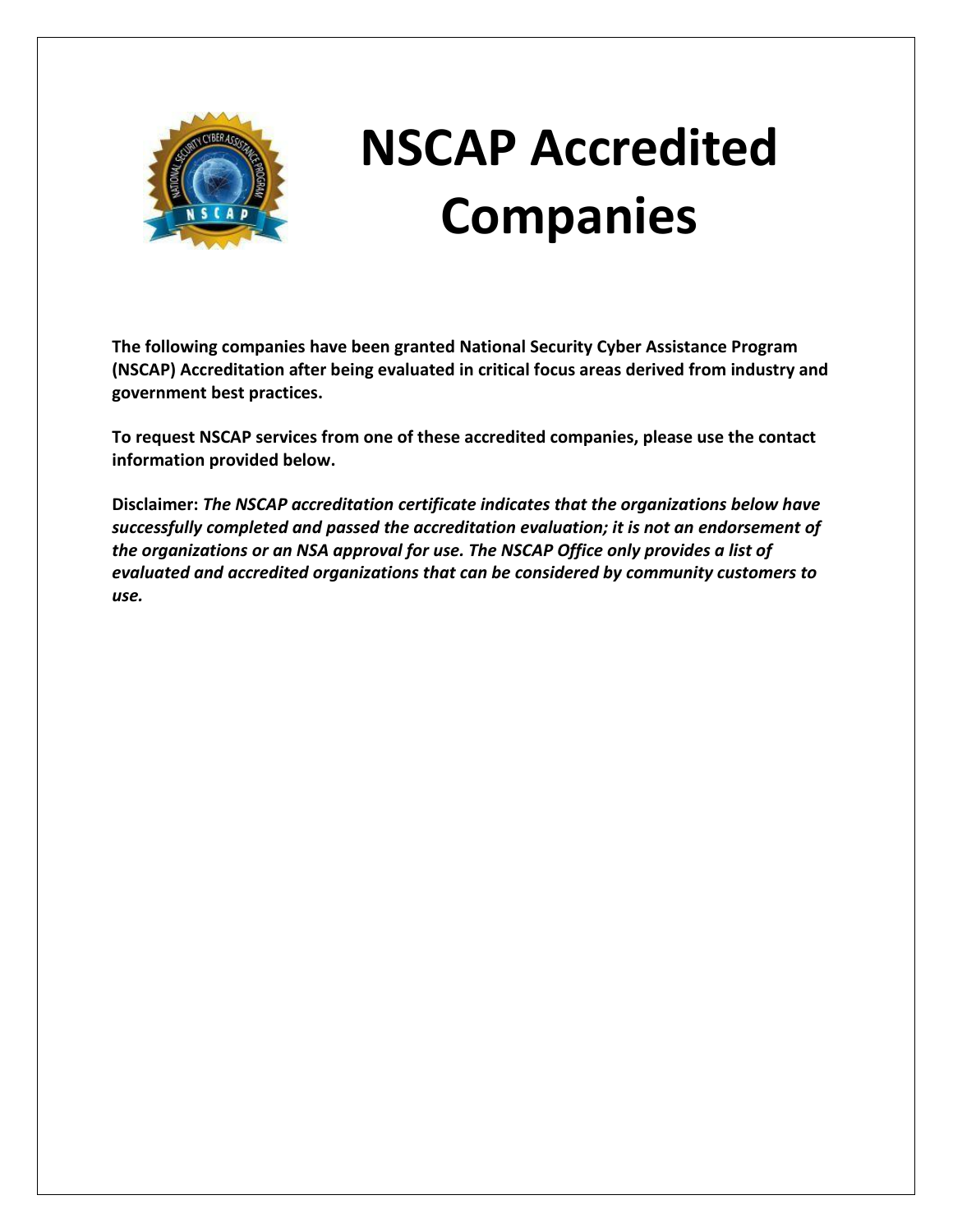

## Cyber Incident Response Assistance (CIRA)

| <b>Accredited Company</b>                                                                                                                               | <b>To Request CIRA Services, Contact:</b>                                                                                                                                                                                                                                              |
|---------------------------------------------------------------------------------------------------------------------------------------------------------|----------------------------------------------------------------------------------------------------------------------------------------------------------------------------------------------------------------------------------------------------------------------------------------|
| <b>Alvarez and Marsal, LLC</b><br><b>NAICS: 517110</b><br><b>DUNS Number: 556565836</b><br>CAGE Code: 1L027<br><b>Accreditation Date: July 24, 2017</b> | <b>Alvarez and Marsal, LLC</b><br>600 Madison Avenue<br>8th Floor<br>New York, NY 10022<br>Phone Number(s):<br>+1 917-693-0700 Rocco Grillo<br>Managing Director, Global Cyber Risk<br>Services<br><b>Email Addresses:</b><br>rgrillo@alvarezandmarsal.com<br>www.alvarezandmarsal.com |
| <b>Booz Allen Hamilton, Inc.</b>                                                                                                                        | <b>Booz Allen Hamilton, Inc.</b>                                                                                                                                                                                                                                                       |
| <b>NAICS: 541618</b><br>DUNS Number: 00-692-8857                                                                                                        | <b>CyberReady Division</b><br>308 Sentinel Drive<br>Annapolis Junction, MD 20701<br><b>ATTN: Anthony Harris</b>                                                                                                                                                                        |
| <b>CAGE Code: 17038</b>                                                                                                                                 |                                                                                                                                                                                                                                                                                        |
|                                                                                                                                                         | Phone Number(s):<br>884-385-8061 (24x7 IR Hotline)                                                                                                                                                                                                                                     |
| <b>Accreditation Date: September 11, 2017</b>                                                                                                           | Email Address: CyberReady@bah.com                                                                                                                                                                                                                                                      |
| CrowdStrike, Inc.                                                                                                                                       | CrowdStrike, Inc.                                                                                                                                                                                                                                                                      |
| NAICS: 541512, 541519<br><b>Accreditation Date: July 18, 2017</b>                                                                                       | <b>CrowdStrike Services</b><br>15440 Laguna Canyon Road, Suite 250<br>Irvine, CA 92618                                                                                                                                                                                                 |
|                                                                                                                                                         | Phone Number(s):<br>855-276-9347 (Breach Response)                                                                                                                                                                                                                                     |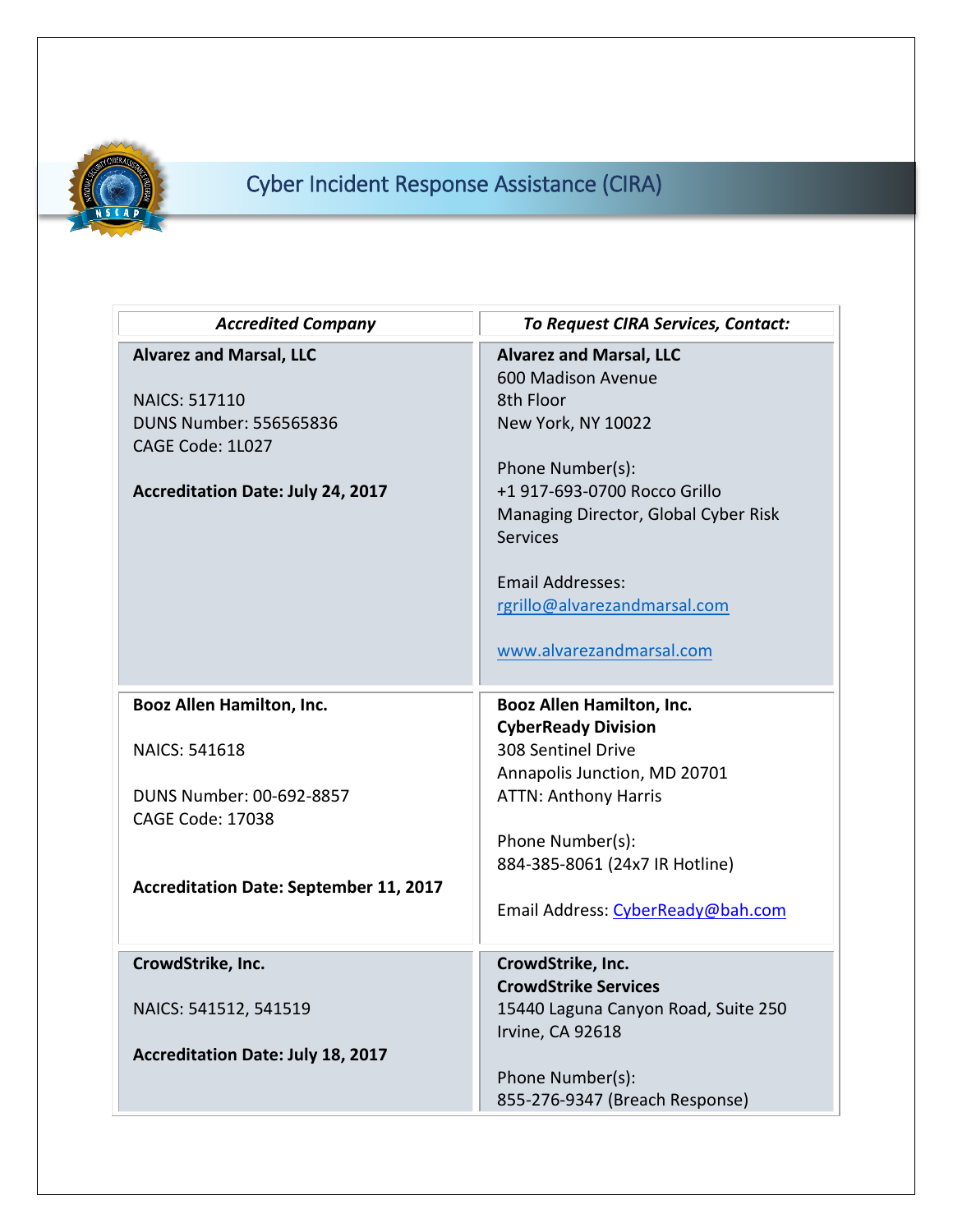|                                          | 888-512-8906 (General Inquiries)                                           |
|------------------------------------------|----------------------------------------------------------------------------|
|                                          | Email Address: Shawn@CrowdStrike.com                                       |
|                                          |                                                                            |
|                                          | Corporate Office: CrowdStrike, Inc.<br>15440 Laguna Canyon Road, Suite 250 |
|                                          | Irvine, CA 92618                                                           |
|                                          |                                                                            |
| <b>Deloitte and Touche LLP</b>           | <b>Deloitte and Touche LLP</b>                                             |
|                                          | 7900 Tysons One Place                                                      |
| DUNS Number: 187107958                   | <b>STE800</b>                                                              |
| Cage Code: 3CCJ5                         | Mclean, VA 22102-4219                                                      |
| <b>Accreditation Date: April 6, 2017</b> | <b>Phone Numbers:</b>                                                      |
|                                          | +1 (571) 766-7074                                                          |
|                                          |                                                                            |
|                                          | John Gelinne, Managing Director, Advisory,                                 |
|                                          | <b>Cyber Risk Services</b><br>+1 (571) 766-7074                            |
|                                          | +1 (571) 271-6078 (Cell)                                                   |
|                                          | (855) 293-5211                                                             |
|                                          |                                                                            |
|                                          | Email Address(es):                                                         |
|                                          | jgeljnne@deloitte.com<br>Website: www.deloitte.com                         |
|                                          |                                                                            |
| <b>DXC Technology</b>                    | <b>DXC Technology</b>                                                      |
| (Previously, Hewlett Packard Enterprise) | 13600 EDS Drive                                                            |
|                                          | Herndon, VA 20171-3299                                                     |
| DUNS Number: 079834910                   |                                                                            |
| Cage Code: 7E6V7                         | Phone Number(s):                                                           |
| <b>Accreditation Date: June 16, 2016</b> | Carl M. Bradley, Master Consultant,<br><b>National Security Segment</b>    |
|                                          | 1-240-507-0760                                                             |
|                                          | 1-301-575-6271                                                             |
|                                          |                                                                            |
|                                          | Email Address: carl.m.bradley@dxc.com                                      |
| <b>Lockheed Martin Rotary &amp;</b>      | <b>Lockheed Martin Rotary &amp; Mission</b>                                |
| <b>Mission Systems</b>                   | <b>Systems</b>                                                             |
| NAICS: 541330                            | 410 National Business Parkway                                              |
|                                          |                                                                            |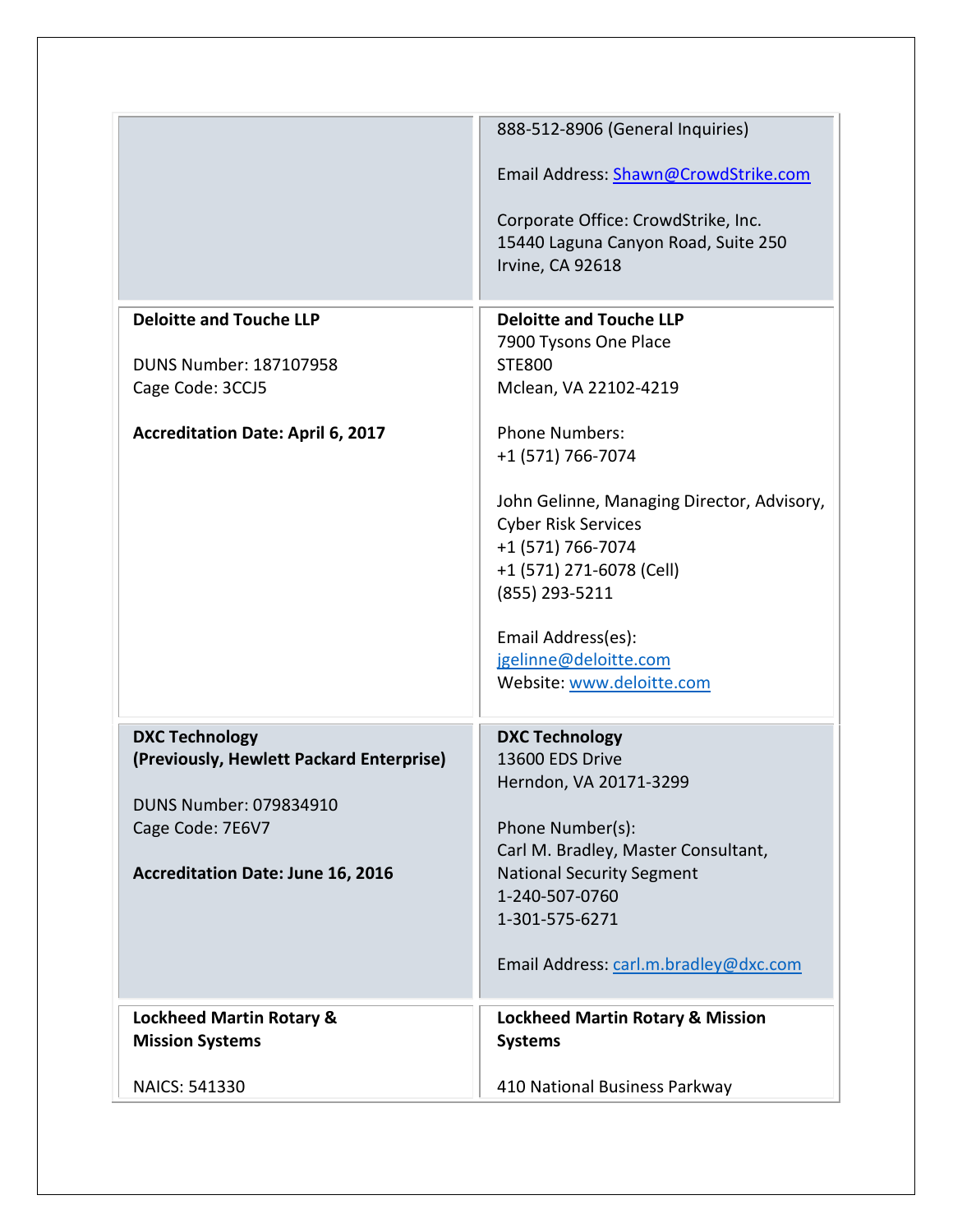|                                                                               | Annapolis Junction, MD 20701                                              |
|-------------------------------------------------------------------------------|---------------------------------------------------------------------------|
| <b>Accreditation Date: January 18, 2018</b>                                   |                                                                           |
|                                                                               |                                                                           |
|                                                                               |                                                                           |
|                                                                               | Phone Number(s):                                                          |
|                                                                               |                                                                           |
|                                                                               | 410-379-2144                                                              |
|                                                                               |                                                                           |
|                                                                               | Email Address(es):                                                        |
|                                                                               | Cyber.security@Imco.com                                                   |
|                                                                               |                                                                           |
| Maddrix, LLC                                                                  | Maddrix, LLC                                                              |
| <b>Accreditation Date: December 19, 2017</b>                                  | <b>NSCAP/CIRA Incident Response Team</b><br>World Trade Center Baltimore, |
|                                                                               | 401 E. Pratt Street, Suite 1523                                           |
|                                                                               | Baltimore, MD 21202-3117                                                  |
|                                                                               |                                                                           |
|                                                                               | Phone Number(s):                                                          |
|                                                                               | Maddrix: 855-623-3749 (Toll Free)                                         |
|                                                                               | Office: 240-439-6201 (Stephen Windsor)                                    |
|                                                                               |                                                                           |
|                                                                               | Email Address: nscap@maddrix.com                                          |
|                                                                               | Website: www.maddrix.com                                                  |
|                                                                               |                                                                           |
| Mandiant, a FireEye Company*                                                  | <b>Mandiant, a FireEye Company</b>                                        |
|                                                                               | <b>Mandiant Security Consulting Services</b>                              |
| <b>NAICS: 541519</b>                                                          | 2318 Mill Road, Suite 500                                                 |
|                                                                               | Alexandria, VA 22314                                                      |
| * FireEye recently acquired Mandiant.                                         |                                                                           |
| During the NSCAP Pilot, FireEye and<br>Mandiant independently applied for and | Phone Number(s):<br>Dennis Hanzlik                                        |
| received accreditation.                                                       | Managing Director, Security Consulting                                    |
|                                                                               | <b>Services</b>                                                           |
| <b>Accreditation Date: May 27, 2015</b>                                       | 703-224-2970 (Direct)                                                     |
|                                                                               | 703-864-3077 (Mobile)                                                     |
|                                                                               |                                                                           |
|                                                                               | Email Address(es):                                                        |
|                                                                               | Dennis Hanzlik dennis.hanzlik@FireEye.com                                 |
|                                                                               |                                                                           |
| Morphick, Inc.                                                                | Morphick, Inc.                                                            |
|                                                                               | 4555 Lake Forest Drive, Suite 150                                         |
| <b>Accreditation Date: October 14, 2016</b>                                   | Cincinnati, OH 45242                                                      |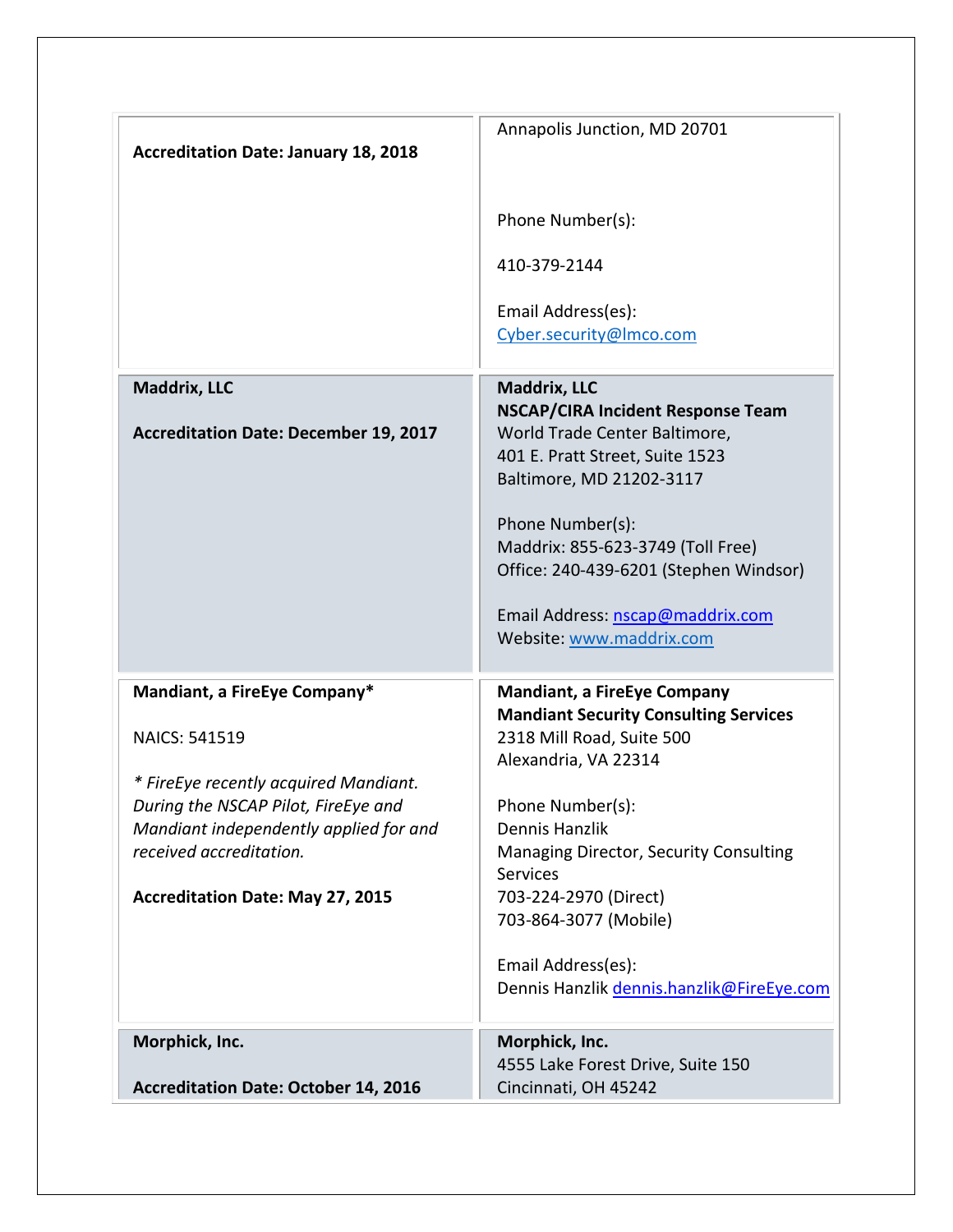|                                                                                                                                                            | <b>Phone Numbers:</b><br>Morphick Main Office:<br>1-(844)-50-MORPH(66774)<br>Email Address(es):<br>ir@morphick.com                                                                                                           |
|------------------------------------------------------------------------------------------------------------------------------------------------------------|------------------------------------------------------------------------------------------------------------------------------------------------------------------------------------------------------------------------------|
| <b>Northrup Grumman Corporation</b><br>NAICS: 541990, 541690<br>DUNS Number: 015247885<br>CAGE Code: 32143<br><b>Accreditation Date: September 8, 2016</b> | <b>Northrup Grumman Mission Systems</b><br><b>Cyber &amp; Intelligence Mission Solutions</b><br><b>Division</b><br>2691 Technology Drive<br>Annapolis Junction, MD 20701<br>Phone Number(s):<br>703-949-2455, George Newhall |
|                                                                                                                                                            | Advanced Cyber Technology Center (ACTC)<br>Global Cyber Center of Excellence (GCCoE)<br>actc@ngc.com<br>410-792-1459, K. Scott Bialousz<br>Director, Cyber Resiliency<br>Scott.bialousz@ncg.com                              |
| <b>PricewaterhouseCoopers LLP (PWC)</b><br><b>DUNS Number: 079529872</b><br>CAGE Code: 783T6                                                               | <b>PricewaterhouseCoopers LLP (PWC)</b><br>1800 Tysons Blvd<br>McLean, VA 22102-4261<br>Phone Number(s):                                                                                                                     |
| <b>Accreditation Date: April 26, 2016</b>                                                                                                                  | Adam Malone, Director, Cyber<br><b>Investigations and Breach Response</b><br>Office: 703-918-8219<br>Mobile: 202-853-4418<br>Email Address(es):<br>adam.malone@pwc.com<br>Website: www.pwc.com/us                            |
| <b>RSA Security LLC</b><br>DUNS Number: 121615538<br>Cage Code: 5Z940                                                                                      | <b>RSA Security LLC</b><br>10700 Parkridge Blvd, 6th Floor<br>Reston, VA 20191                                                                                                                                               |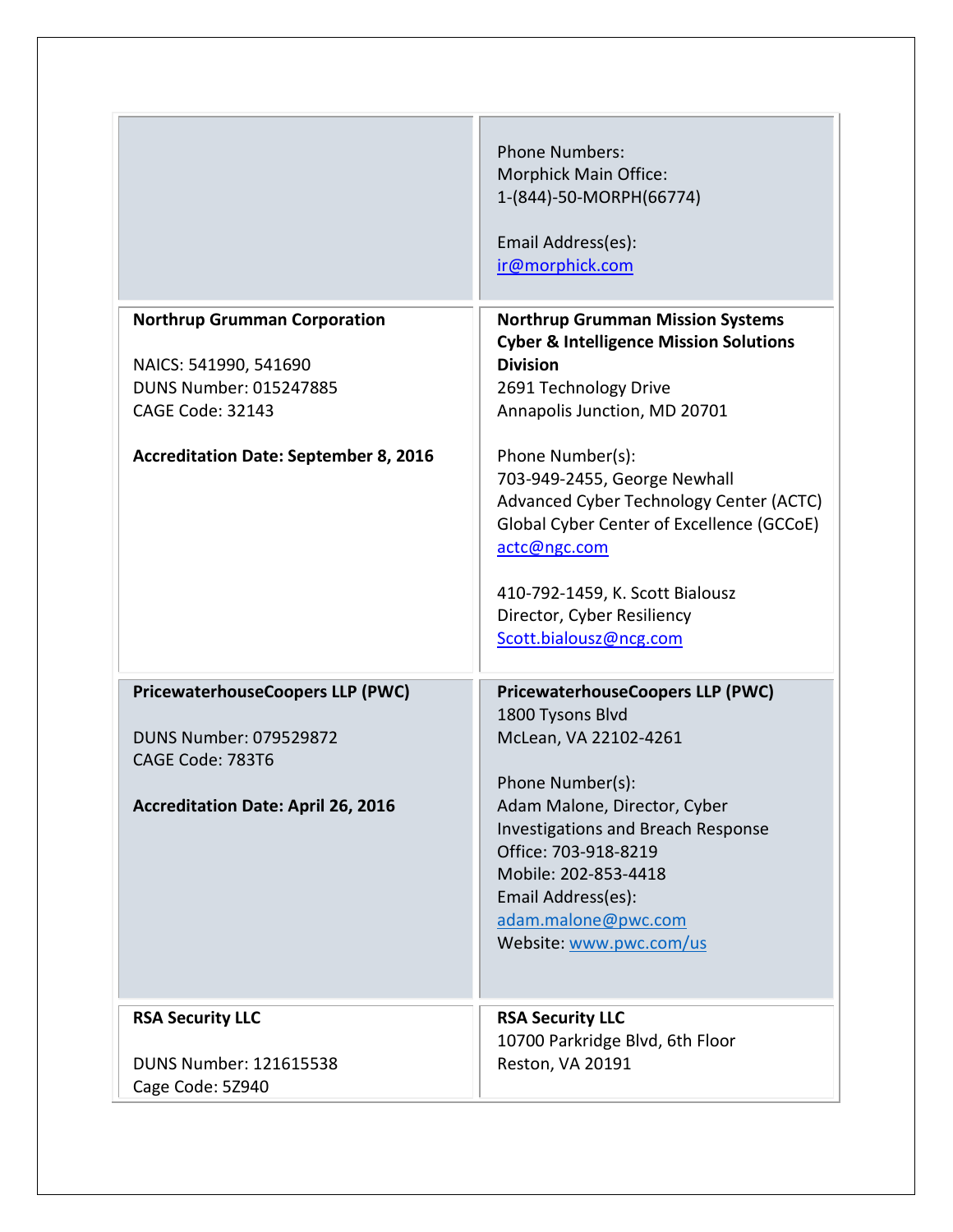| <b>Accreditation Date: October 14, 2016</b>                             | <b>Phone Numbers:</b><br>Mr. Patrick Kerry, Director of Incident<br>Response<br>571-392-6060 (Direct)<br>703-498-7758 (Office)<br>Email Address(es):<br>FirstResponse@rsa.com<br>patrick.kerry@rsa.com                                                                                                      |
|-------------------------------------------------------------------------|-------------------------------------------------------------------------------------------------------------------------------------------------------------------------------------------------------------------------------------------------------------------------------------------------------------|
| SecureWorks, Inc.<br><b>DUNS Number: 126752265</b><br>Cage Code: 59WF9  | SecureWorks, Inc.<br>One Concourse Parkway<br>Suite 500<br>Atlanta, GA 30328                                                                                                                                                                                                                                |
| <b>Accreditation Date: October 18, 2016</b>                             | <b>Phone Numbers:</b><br>877-884-1110 (Incident Response Hotline)<br>Jeffrey J. Carpenter<br>Senior Director of Threat Intelligence and<br><b>Incident Response Consulting</b><br>212-400-7917 (Office)<br>406-644-4000 (Mobile)<br>Email Address(es):<br>irservices@secureworks.com<br>jjc@secureworks.com |
| <b>Sylint Group, Inc.</b><br>DUNS Number: 002165050<br>Cage Code: 60RA0 | Sylint Group, Inc.<br>240 North Washington Blvd<br>Suite 600<br>Sarasota, Florida 34236                                                                                                                                                                                                                     |
| <b>Accreditation Date: May 16, 2017</b>                                 | <b>Phone Numbers:</b><br>941-951-6015<br>941-870-0628 (Fax)<br><b>Charly Shugg</b><br>Partner   COO<br>Email Address(es):<br>cshugg@usinfosec.com                                                                                                                                                           |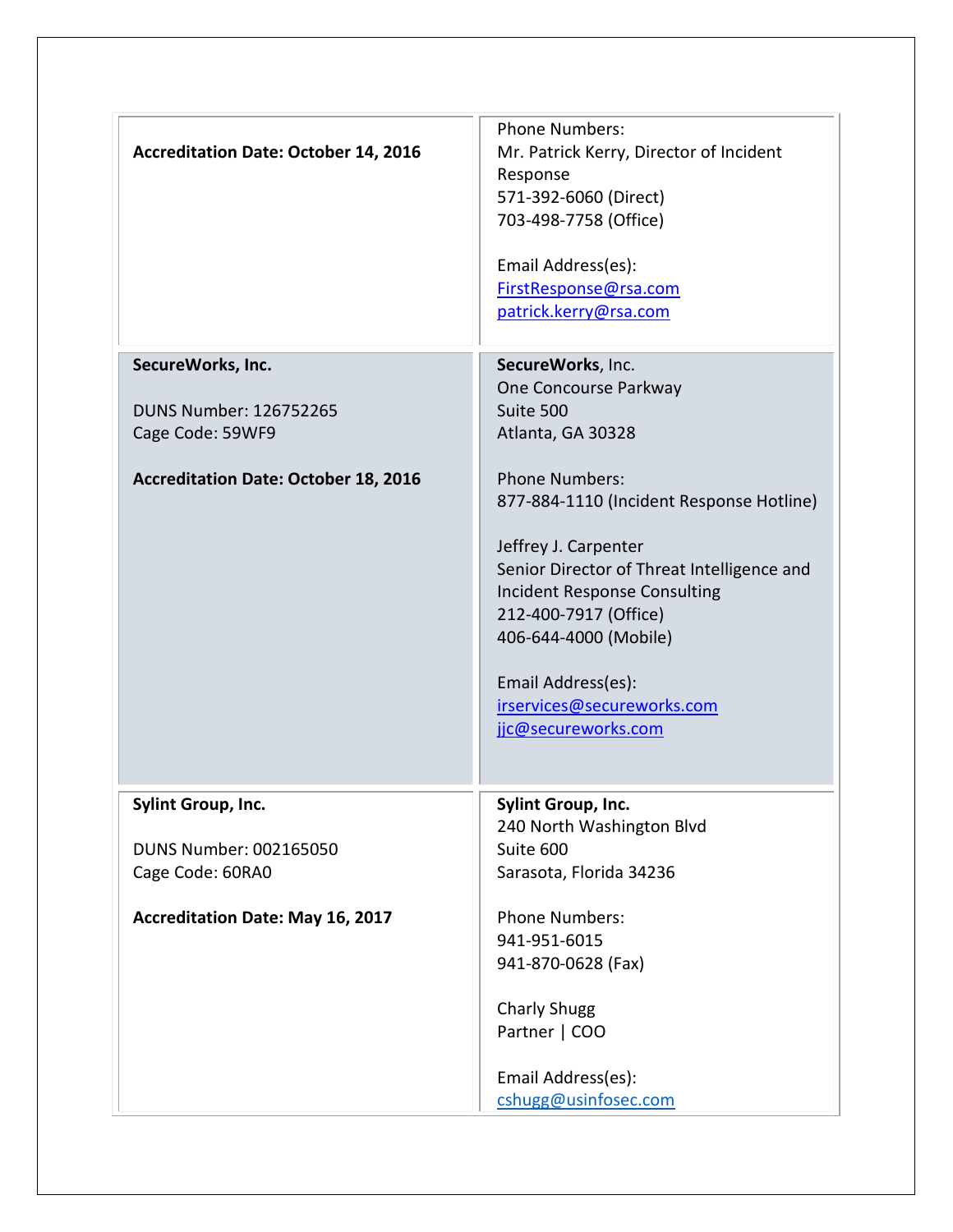| <b>Symantec Corporation</b>                           | <b>Symantec Cyber Security Operations</b><br><b>Center</b> |
|-------------------------------------------------------|------------------------------------------------------------|
| DUNS Number: 06-469-6941                              | 2350 Corporate Park Dr #600                                |
| Cage Code: OCDA2                                      | Herndon, VA 20171                                          |
| <b>Accreditation Date: May 16, 2017</b>               | <b>Phone Numbers:</b>                                      |
|                                                       | 855-378-0073 (Incident Response Hotline)                   |
|                                                       | Incident Response Services                                 |
|                                                       | Email Address(es):                                         |
|                                                       | incidentresponse@symantec.com                              |
|                                                       |                                                            |
| <b>Verizon Business Network Service</b>               | <b>Cyber Incident Response Business Unit</b>               |
|                                                       | 22001 Loudoun County Parkway                               |
| <b>NAICS: 517110</b><br><b>DUNS Number: 556565836</b> | Ashburn, VA 20147                                          |
| CAGE Code: 1L027                                      | Phone Number(s):                                           |
|                                                       | 202-384-2687 (24/7/365)                                    |
| <b>Accreditation Date: May 27, 2015</b>               | John Grim, 412-350-8316                                    |
|                                                       | John DuMont, 202-809-7837                                  |
|                                                       |                                                            |
|                                                       | Email Address(es):                                         |
|                                                       | john.grim@verizon.com<br>john.dumont@verizon.com           |
|                                                       |                                                            |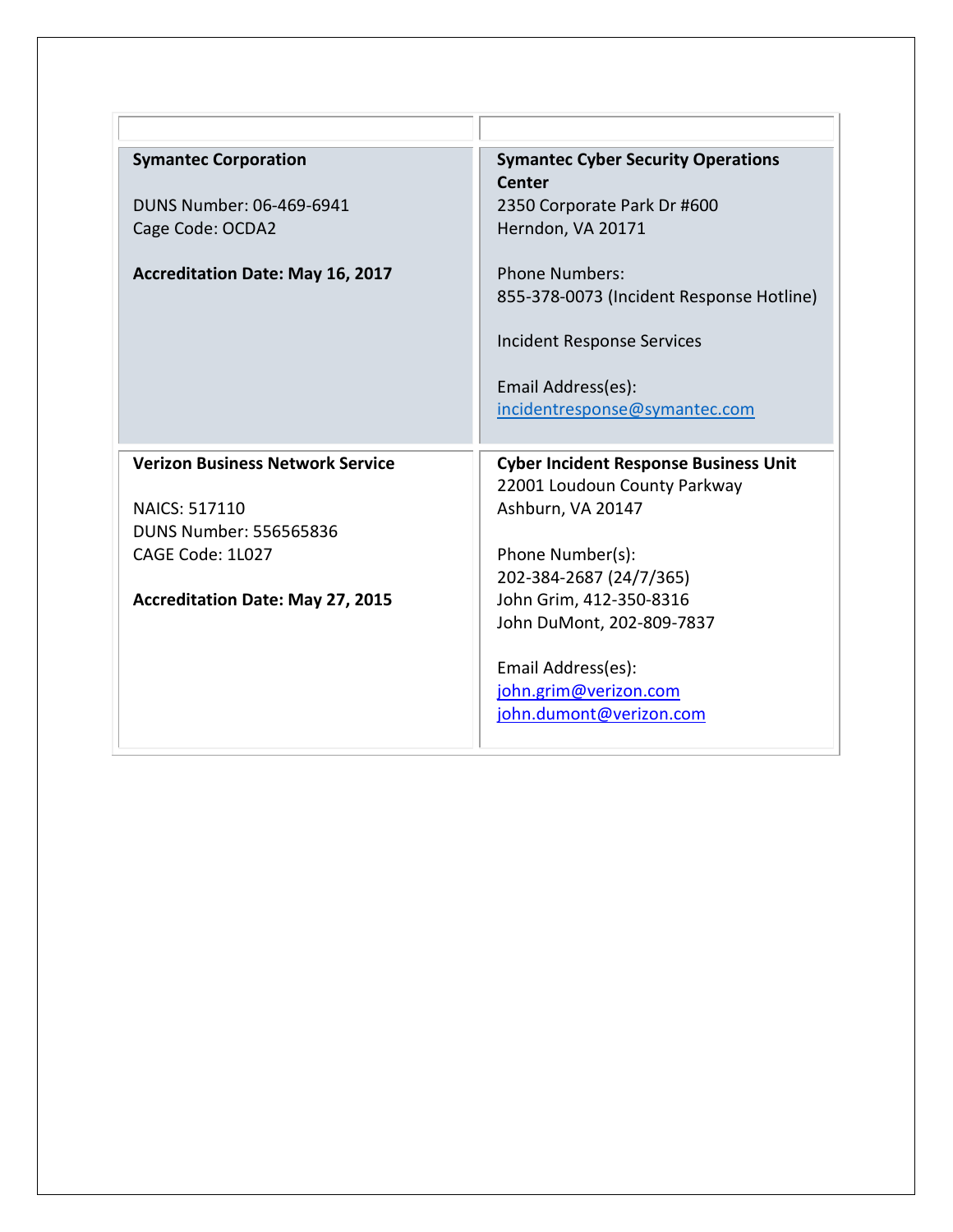

## Vulnerability Assessment Service (VAS)

| <b>Accredited Company</b>                   | <b>To Request CIRA Services, Contact:</b>                         |
|---------------------------------------------|-------------------------------------------------------------------|
| <b>Aerstone</b>                             | <b>Quest Consultants LLC DBA Aerstone</b><br>12250 Rockville Pike |
| DUNS Number: 164638616                      | Suite 250                                                         |
| Cage Code: 367A3                            | Rockville, MD 20852                                               |
| <b>Accreditation Date: January 11, 2017</b> | Phone Number(s):                                                  |
|                                             | +1 (301) 760-7604                                                 |
|                                             | POC: Jason Winder                                                 |
| <b>Booz Allen Hamilton, Inc.</b>            | Booz Allen Hamilton, Inc.                                         |
|                                             | <b>CyberReady Division</b>                                        |
| <b>NAICS: 541618</b>                        | 308 Sentinel Drive                                                |
| DUNS Number: 00-692-8857                    | Annapolis Junction, MD 20701<br><b>ATTN: Anthony Harris</b>       |
| <b>CAGE Code: 17038</b>                     |                                                                   |
|                                             | Phone Number(s):                                                  |
| Accreditation Date: January 11, 2017        | 884-385-8061 (24x7 IR Hotline)                                    |
|                                             | Email Address: CyberReady@bah.com                                 |
| <b>Coalfire Federal</b>                     | <b>Coalfire Federal</b>                                           |
| (Formerly Veris Group)                      | 8229 Boone Blvd.                                                  |
|                                             | Suite 750                                                         |
| DUNS Number: 18-4456155<br>CAGE Code: 36BY6 | Vienna, VA 22182                                                  |
|                                             | Phone Number(s):                                                  |
| <b>Accreditation Date: January 11, 2017</b> | 703-760-9160 (Office)                                             |
|                                             | 703-760-9164 (Fax)                                                |